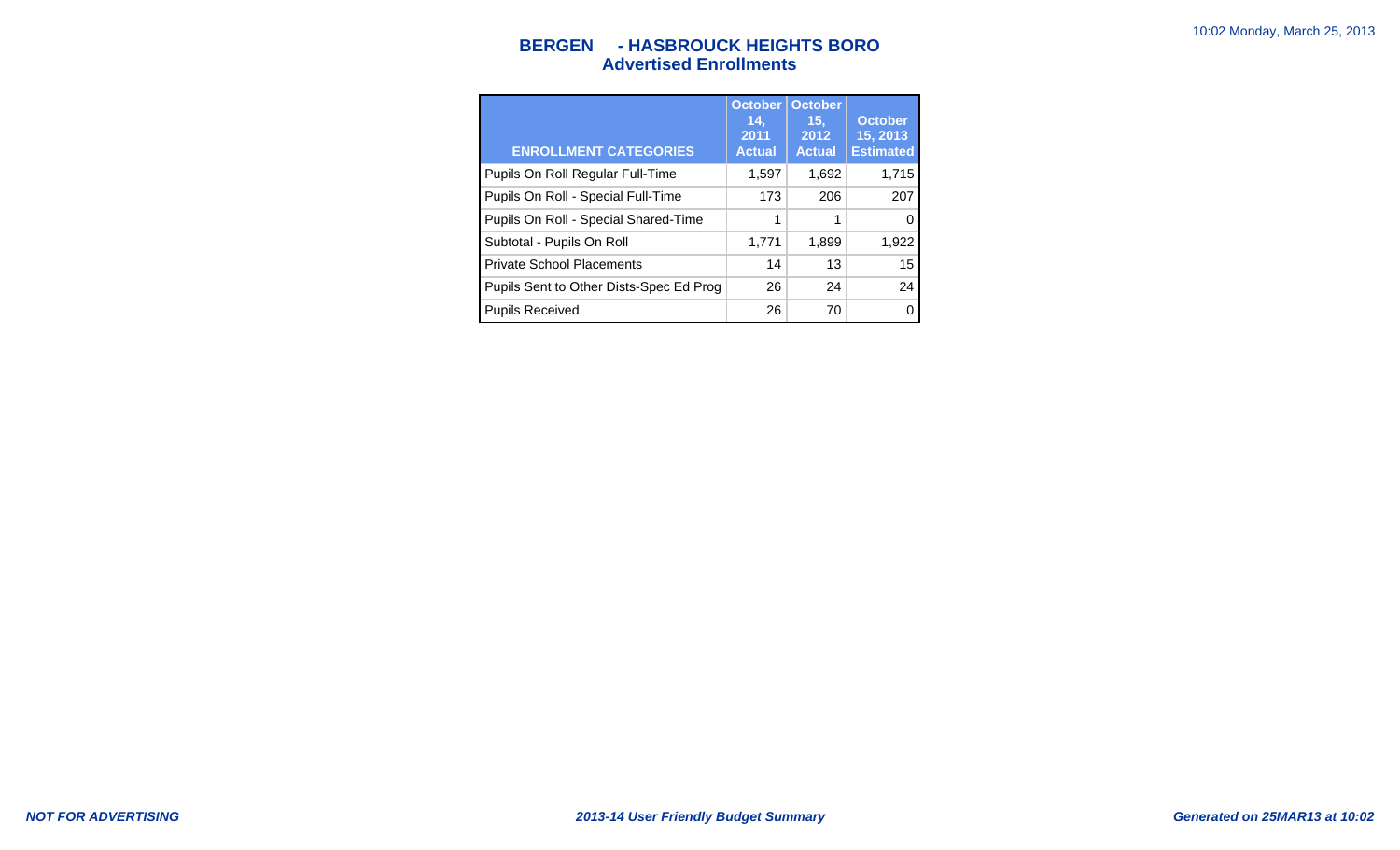## **BERGEN - HASBROUCK HEIGHTS BORO Advertised Revenues**

| <b>Budget Category</b>                          | <b>Account</b> | 2011-12<br><b>Actual</b> | 2012-13<br><b>Revised</b> | 2013-14<br><b>Anticipated</b> |
|-------------------------------------------------|----------------|--------------------------|---------------------------|-------------------------------|
| <b>Operating Budget:</b>                        |                |                          |                           |                               |
| <b>Revenues from Local Sources:</b>             |                |                          |                           |                               |
| Local Tax Levy                                  | 10-1210        | 23,332,543               | 24, 154, 512              | 25,506,889                    |
| <b>Total Tuition</b>                            | 10-1300        | 167,283                  | 93,509                    | 0                             |
| <b>Rents And Royalties</b>                      | 10-1910        | 5,100                    | 0                         | $\Omega$                      |
| <b>Unrestricted Miscellaneous Revenues</b>      | 10-1XXX        | 33,375                   | 99,691                    | 156,151                       |
| Interest Earned On Capital Reserve Funds        | 10-1XXX        | 8,253                    | 0                         | 0                             |
| Subtotal - Revenues From Local Sources          |                | 23,546,554               | 24,347,712                | 25,663,040                    |
| <b>Revenues from State Sources:</b>             |                |                          |                           |                               |
| <b>Categorical Transportation Aid</b>           | 10-3121        | 0                        | 34,416                    | 35,899                        |
| <b>Extraordinary Aid</b>                        | 10-3131        | 227,468                  | 227,468                   | 0                             |
| <b>Categorical Special Education Aid</b>        | 10-3132        | 883,213                  | 977,519                   | 997,404                       |
| <b>Equalization Aid</b>                         | 10-3176        | 0                        | 41,493                    | 16,038                        |
| <b>Categorical Security Aid</b>                 | 10-3177        | 0                        | 33,309                    | 40,567                        |
| <b>Other State Aids</b>                         | $10-3XXX$      | 114,566                  | 0                         | 14,451                        |
| Subtotal - Revenues From State Sources          |                | 1,225,247                | 1,314,205                 | 1,104,359                     |
| Revenues from Federal Sources:                  |                |                          |                           |                               |
| <b>Education Jobs Fund</b>                      | 18-4522        | 54,141                   | 0                         | 0                             |
| Subtotal - Revenues From Federal Sources        |                | 54,141                   | 0                         | 0                             |
| <b>Budgeted Fund Balance - Operating Budget</b> | 10-303         | 0                        | 108,320                   | 108,320                       |
| <b>Transfers From Other Funds</b>               | 10-5200        | 262,530                  | 0                         | 0                             |
| <b>Adjustment For Prior Year Encumbrances</b>   |                | 0                        | 163,716                   | 0                             |
| Actual Revenues (Over)/Under Expenditures       |                | $-164,054$               | 0                         | $\Omega$                      |
| <b>Total Operating Budget</b>                   |                | 24,924,418               | 25,933,953                | 26,875,719                    |
| <b>Grants and Entitlements:</b>                 |                |                          |                           |                               |
|                                                 |                |                          |                           |                               |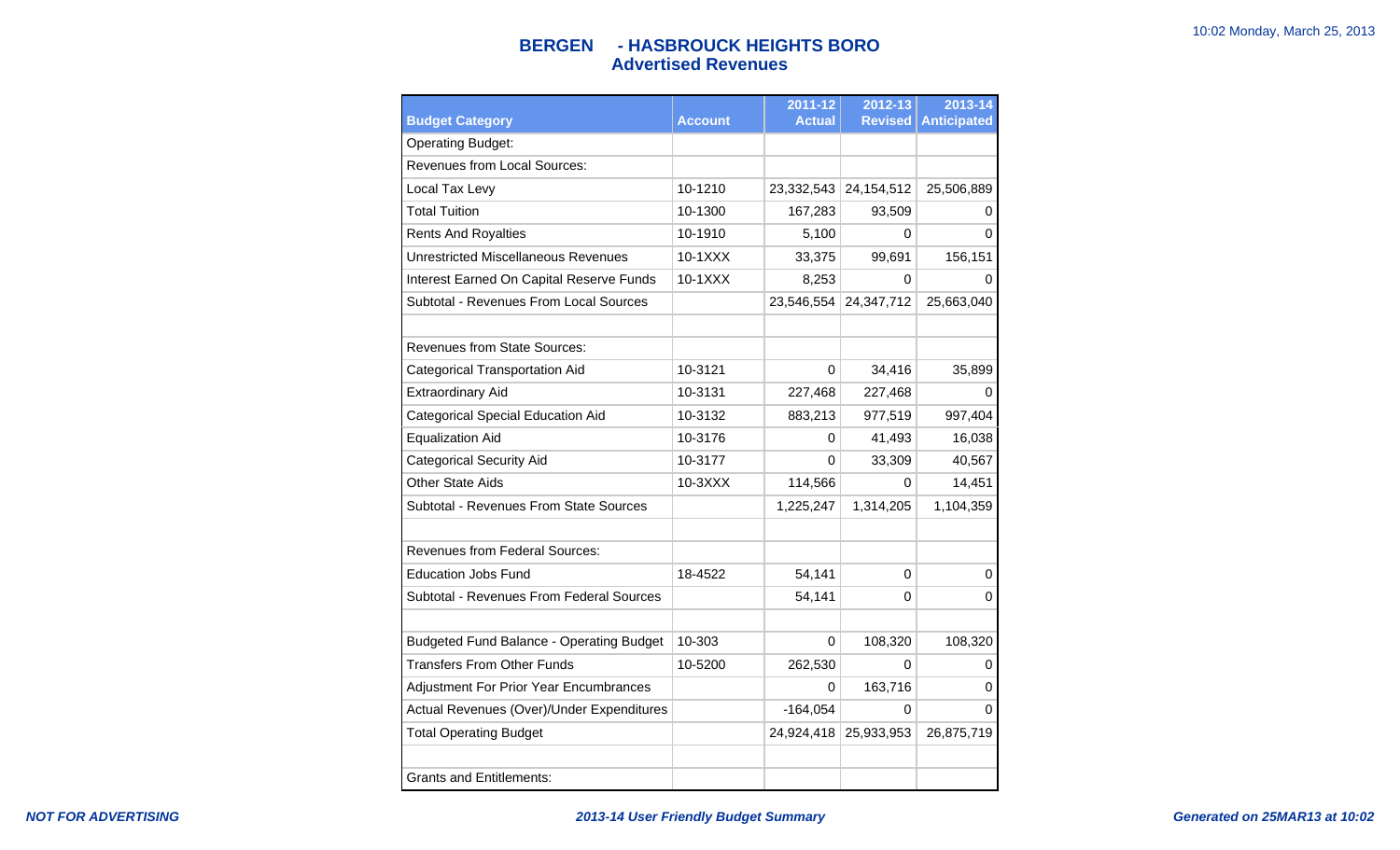## **BERGEN - HASBROUCK HEIGHTS BORO Advertised Revenues**

| <b>Budget Category</b>                     | <b>Account</b> | 2011-12<br><b>Actual</b> | 2012-13<br><b>Revised</b> | 2013-14<br><b>Anticipated</b> |
|--------------------------------------------|----------------|--------------------------|---------------------------|-------------------------------|
| <b>Other Revenue From Local Sources</b>    | 20-1xxx        | 2,183                    | 83,335                    | 1,000                         |
| <b>Total Revenues From Local Sources</b>   | 20-1XXX        | 2,183                    | 83,335                    | 1,000                         |
|                                            |                |                          |                           |                               |
| <b>Revenues from State Sources:</b>        |                |                          |                           |                               |
| <b>Other Restricted Entitlements</b>       | 20-32XX        | 267,986                  | 318,970                   | 314,100                       |
| <b>Total Revenues From State Sources</b>   |                | 267,986                  | 318,970                   | 314,100                       |
|                                            |                |                          |                           |                               |
| <b>Revenues from Federal Sources:</b>      |                |                          |                           |                               |
| Title I                                    | 20-4411-4416   | 75,347                   | 126,848                   | 106,000                       |
| Title II                                   | 20-4451-4455   | 40,699                   | 54,981                    | 35,000                        |
| Title III                                  | 20-4491-4494   | 32,120                   | 28,403                    | 22,400                        |
| I.D.E.A. Part B (Handicapped)              | 20-4420-4429   | 438,625                  | 445,828                   | 444,500                       |
| <b>Total Revenues From Federal Sources</b> |                | 586,791                  | 656,060                   | 607,900                       |
| <b>Total Grants And Entitlements</b>       |                | 856,960                  | 1,058,365                 | 923,000                       |
|                                            |                |                          |                           |                               |
| Repayment of Debt:                         |                |                          |                           |                               |
|                                            |                |                          |                           |                               |
| <b>Revenues from Local Sources:</b>        |                |                          |                           |                               |
| Local Tax Levy                             | 40-1210        | 544,231                  | 616,448                   | 609,408                       |
| <b>Total Revenues From Local Sources</b>   |                | 544,231                  | 616,448                   | 609,408                       |
|                                            |                |                          |                           |                               |
| <b>Revenues from State Sources:</b>        |                |                          |                           |                               |
| Debt Service Aid Type II                   | 40-3160        | 183,195                  | 183,754                   | 183,345                       |
| <b>Budgeted Fund Balance</b>               | 40-303         | 0                        | 0                         | 7,040                         |
| <b>Total Local Repayment Of Debt</b>       |                | 727,426                  | 800,202                   | 799,793                       |
| Actual Revenues (Over)/Under Expenditures  |                | 65,736                   | 0                         | 0                             |
| <b>Total Repayment Of Debt</b>             |                | 793,162                  | 800,202                   | 799,793                       |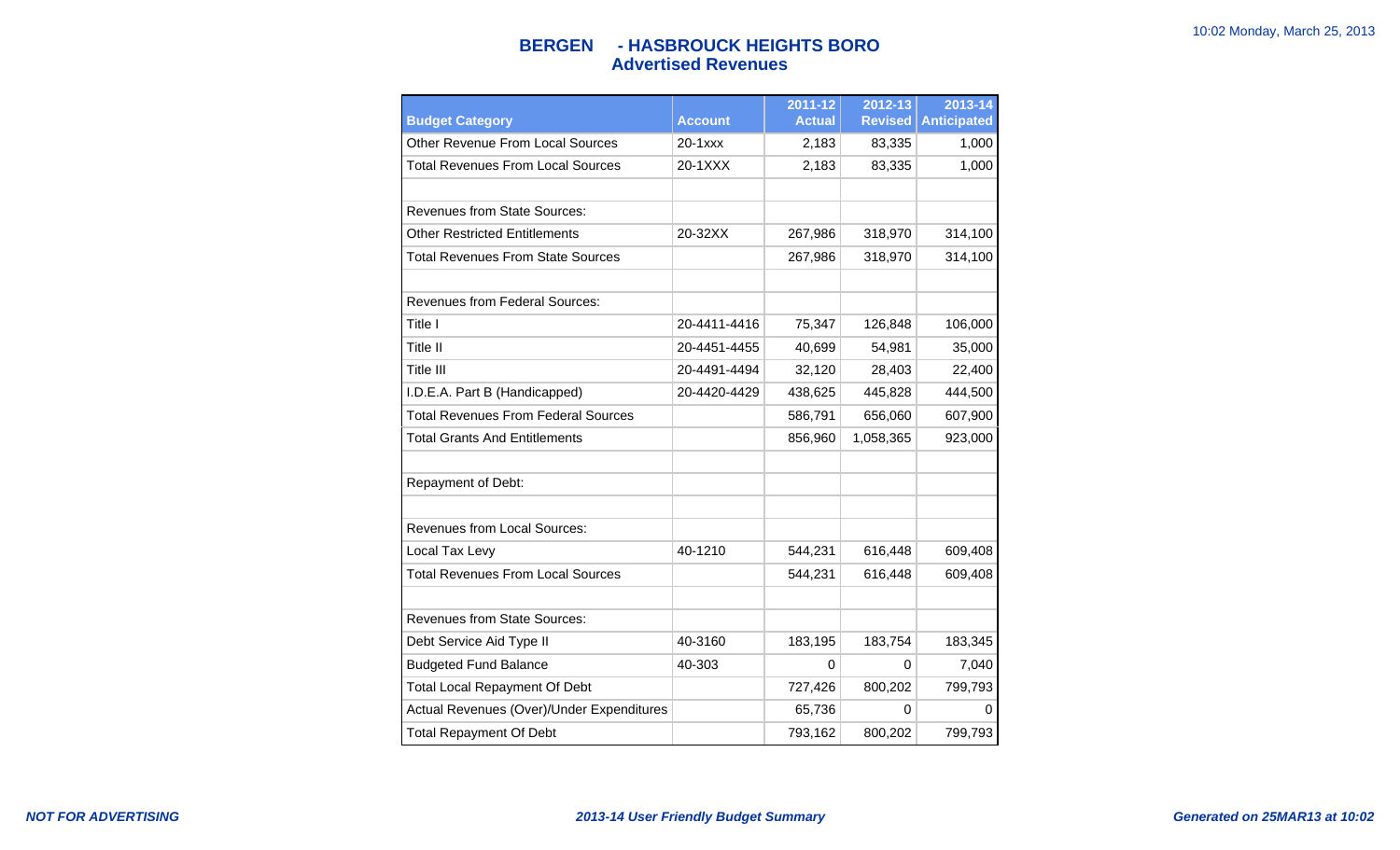## **BERGEN - HASBROUCK HEIGHTS BORO Advertised Revenues**

| <b>Budget Category</b>                  | ∣ Account | $2011 - 12$<br><b>Actual</b> | $2012 - 13$ | $2013 - 14$<br><b>Revised Anticipated</b> |
|-----------------------------------------|-----------|------------------------------|-------------|-------------------------------------------|
| l Total Revenues/Sources                |           |                              |             | 26,574,540   27,792,520   28,598,512      |
| Total Revenues/Sources Net of Transfers |           |                              |             | 26,574,540   27,792,520   28,598,512      |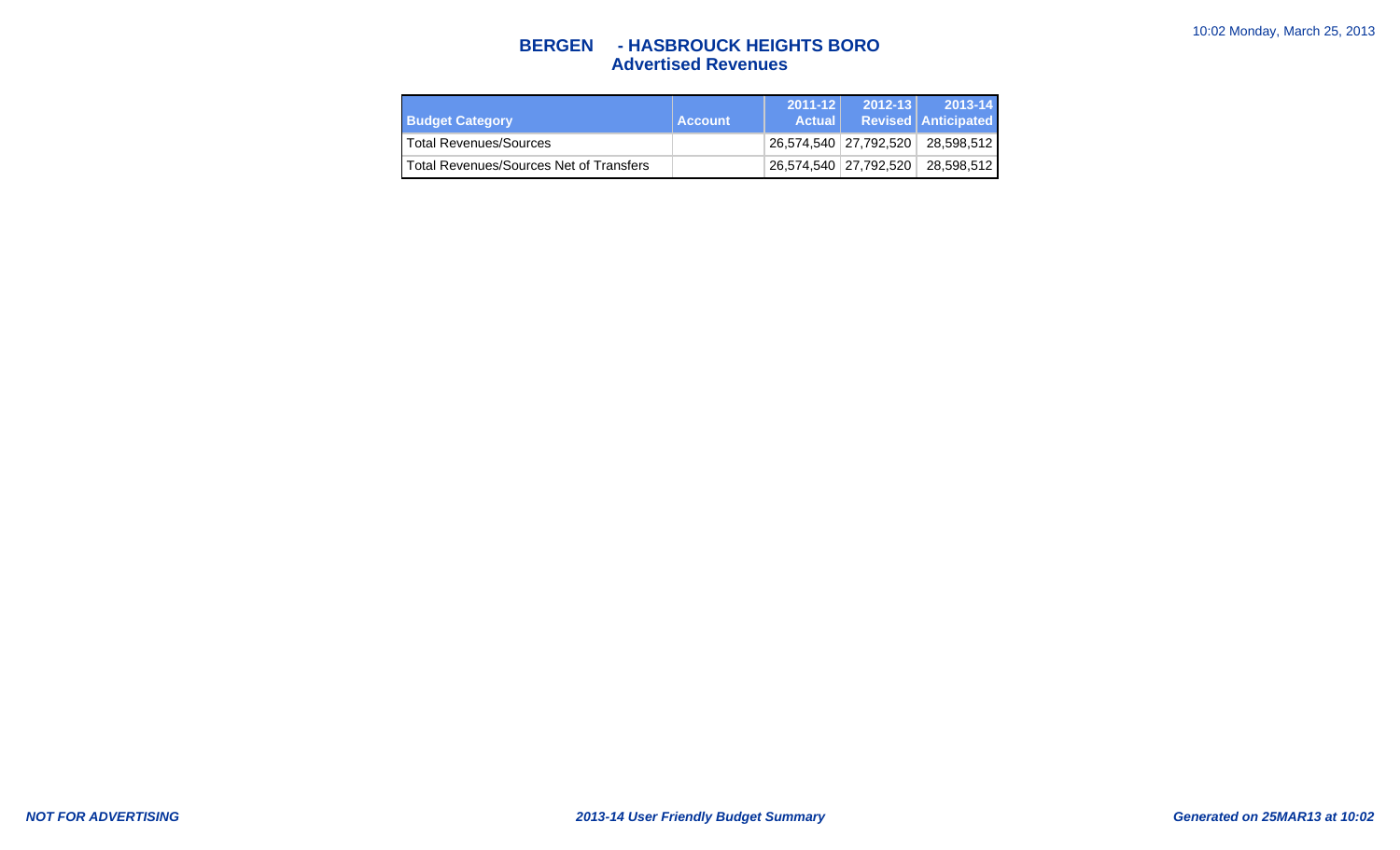# **BERGEN - HASBROUCK HEIGHTS BORO Advertised Appropriations**

| <b>Budget Category</b>                             | <b>Account</b> | 2011-12<br><b>Actual</b> | 2012-13<br><b>Revised</b> | 2013-14<br><b>Anticipated</b> |
|----------------------------------------------------|----------------|--------------------------|---------------------------|-------------------------------|
|                                                    |                |                          |                           |                               |
| <b>General Current Expense:</b>                    |                |                          |                           |                               |
| Instruction:                                       |                |                          |                           |                               |
| Regular Programs - Instruction                     | 11-1XX-100-XXX | 7,915,537                | 8,121,594                 | 8,535,004                     |
| Special Education - Instruction                    | 11-2XX-100-XXX | 2,087,605                | 2,168,698                 | 2,362,960                     |
| <b>Basic Skills/Remedial - Instruction</b>         | 11-230-100-XXX | 40,228                   | 0                         | $\Omega$                      |
| <b>Bilingual Education - Instruction</b>           | 11-240-100-XXX | 101,859                  | 103,201                   | 101,070                       |
| School-Spon. Co/Extra Curr. Actvts. - Inst         | 11-401-100-XXX | 172,398                  | 166,116                   | 178,375                       |
| School-Sponsored Athletics - Instruction           | 11-402-100-XXX | 389,678                  | 382,957                   | 446,654                       |
| Summer School                                      | 11-422-XXX-XXX | 0                        | 43,928                    | 45,755                        |
| <b>Support Services:</b>                           |                |                          |                           |                               |
| Undistributed Expenditures - Instruction (Tuition) | 11-000-100-XXX | 2,514,312                | 2,619,077                 | 2,648,282                     |
| Undist. Expend.-Attendance And Social Work         | 11-000-211-XXX | 56,297                   | 57,347                    | 60,548                        |
| Undist. Expenditures - Health Services             | 11-000-213-XXX | 181,194                  | 220,516                   | 224,456                       |
| Undist. Expend.-Speech, OT, PT And Related Svcs    | 11-000-216-XXX | 856,054                  | 868,022                   | 647,228                       |
| Undist Expend-Oth Supp Serv Std-Extra Serv         | 11-000-217-XXX | 422,685                  | 285,392                   | 382,618                       |
| Undist. Expenditures - Guidance                    | 11-000-218-XXX | 425,602                  | 503,104                   | 457,991                       |
| Undist. Expenditures - Child Study Teams           | 11-000-219-XXX | 754,828                  | 763,117                   | 777,796                       |
| Undist. Expend.-Edu. Media Serv./Library           | 11-000-222-XXX | 434,553                  | 422,376                   | 455,703                       |
| Undist. Expend.-Instr. Staff Training Serv.        | 11-000-223-XXX | 845                      | 4,450                     | 4,575                         |
| Undist. Expend.-Support Serv.-Gen. Admin.          | 11-000-230-XXX | 523,589                  | 535,442                   | 566,772                       |
| Undist. Expend.-Support Serv.-School Admin.        | 11-000-240-XXX | 925,912                  | 1,004,975                 | 970,476                       |
| Undist. Expend. - Central Services                 | 11-000-251-XXX | 288,309                  | 311,544                   | 322,732                       |
| Undist. Expend. - Admin. Info Technology           | 11-000-252-XXX | 131,543                  | 127,031                   | 127,145                       |
| Undist. Expend.-Oper. And Maint. Of Plant Serv.    | 11-000-26X-XXX | 1,700,198                | 2,033,319                 | 2,068,410                     |
| Undist. Expend.-Student Transportation Serv.       | 11-000-270-XXX | 694,602                  | 671,548                   | 746,076                       |
| Personal Services - Employee Benefits              | 11-XXX-XXX-2XX | 3,703,685                | 4,068,891                 | 4,537,096                     |
| <b>Total Undistributed Expenditures</b>            |                | 13,614,208               | 14,496,151                | 14,997,904                    |
| <b>Total General Current Expense</b>               |                | 24,321,513               | 25,482,645                | 26,667,722                    |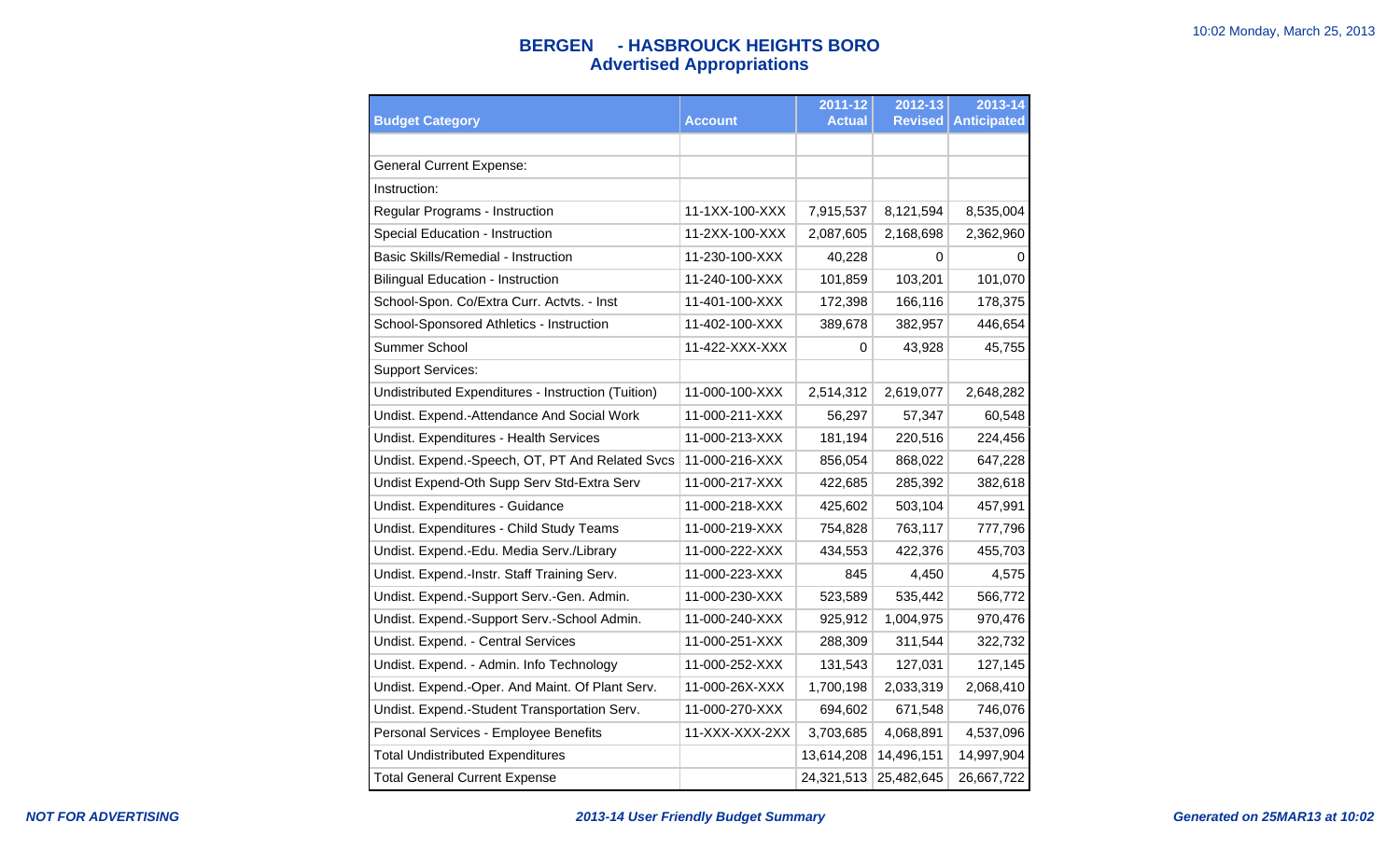# **BERGEN - HASBROUCK HEIGHTS BORO Advertised Appropriations**

| <b>Budget Category</b>                         | <b>Account</b> | 2011-12<br>Actual | 2012-13<br><b>Revised</b> | 2013-14<br><b>Anticipated</b> |
|------------------------------------------------|----------------|-------------------|---------------------------|-------------------------------|
|                                                |                |                   |                           |                               |
| <b>Capital Expenditures:</b>                   |                |                   |                           |                               |
| Equipment                                      | 12-XXX-XXX-730 | 33,111            | 45,885                    | 0                             |
| Facilities Acquisition And Const. Serv.        | 12-000-400-XXX | 245,103           | 343,446                   | 142,921                       |
| Capital Reserve - Transfer To Capital Projects | 12-000-400-931 | 262,530           | 0                         | 0                             |
| <b>Total Capital Outlay</b>                    |                | 540,744           | 389,331                   | 142,921                       |
| Transfer Of Funds To Charter Schools           | 10-000-100-56X | 62,161            | 61,977                    | 65,076                        |
| <b>General Fund Grand Total</b>                |                | 24,924,418        | 25,933,953                | 26,875,719                    |
|                                                |                |                   |                           |                               |
| <b>Special Grants and Entitlements:</b>        |                |                   |                           |                               |
| Local Projects                                 | 20-XXX-XXX-XXX | 2,183             | 83,335                    | 1,000                         |
| Other State Projects:                          |                |                   |                           |                               |
| Nonpublic Textbooks                            | 20-XXX-XXX-XXX | 21,987            | 24,782                    | 24,700                        |
| <b>Nonpubic Auxiliary Services</b>             | 20-XXX-XXX-XXX | 112,363           | 148,217                   | 148,000                       |
| Nonpublic Handicapped Services                 | 20-XXX-XXX-XXX | 0                 | 99,087                    | 98,400                        |
| <b>Nonpublic Nursing Services</b>              | 20-XXX-XXX-XXX | 32,656            | 34,397                    | 34,000                        |
| Nonpublic Technology Initiative                | 20-XXX-XXX-XXX | 0                 | 9,146                     | 9,000                         |
| Other                                          | 20-XXX-XXX-XXX | 100,980           | 3,341                     | 0                             |
| <b>Total Other State Projects</b>              |                | 267,986           | 318,970                   | 314,100                       |
| <b>Total State Projects</b>                    | 20-XXX-XXX-XXX | 267,986           | 318,970                   | 314,100                       |
| Federal Projects:                              |                |                   |                           |                               |
| Title I                                        | 20-XXX-XXX-XXX | 75,347            | 126,848                   | 106,000                       |
| <b>Title II</b>                                | 20-XXX-XXX-XXX | 40,699            | 54,981                    | 35,000                        |
| Title III                                      | 20-XXX-XXX-XXX | 32,120            | 28,403                    | 22,400                        |
| I.D.E.A. Part B (Handicapped)                  | 20-XXX-XXX-XXX | 438,625           | 445,828                   | 444,500                       |
| <b>Total Federal Projects</b>                  | 20-XXX-XXX-XXX | 586,791           | 656,060                   | 607,900                       |
| <b>Total Special Revenue Funds</b>             |                | 856,960           | 1,058,365                 | 923,000                       |
|                                                |                |                   |                           |                               |
| Repayment of Debt:                             |                |                   |                           |                               |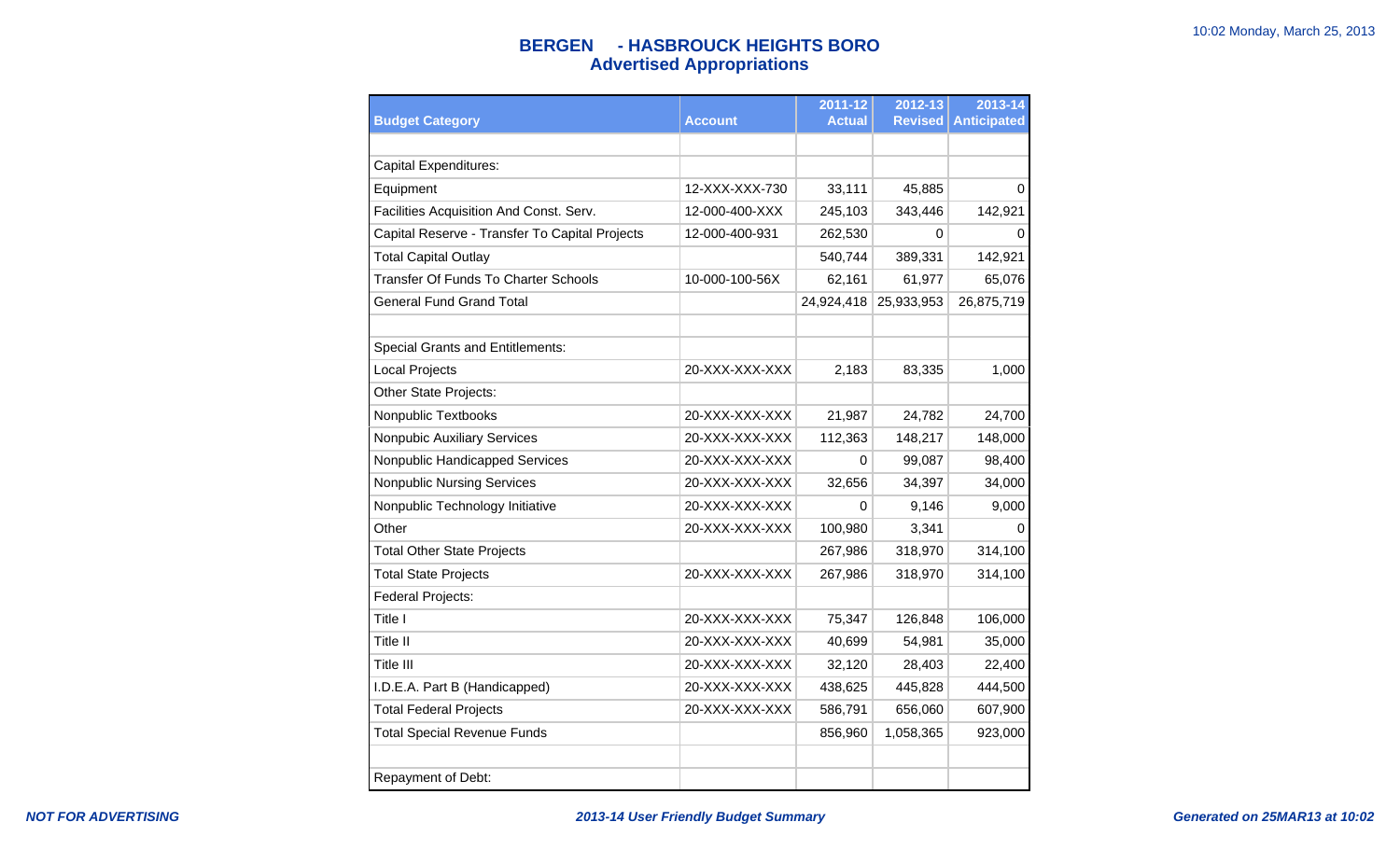# **BERGEN - HASBROUCK HEIGHTS BORO Advertised Appropriations**

| <b>Budget Category</b>                     | <b>Account</b> | $2011 - 12$<br><b>Actual</b> | $2012 - 13$             | 2013-14<br><b>Revised Anticipated</b> |
|--------------------------------------------|----------------|------------------------------|-------------------------|---------------------------------------|
| <b>Total Regular Debt Service</b>          | 40-701-510-XXX | 793,162                      | 800.202                 | 799,793                               |
| <b>Total Debt Service Funds</b>            |                | 793.162                      | 800.202                 | 799,793                               |
| <b>Total Expenditures/Appropriations</b>   |                |                              | 26,574,540 27,792,520   | 28,598,512                            |
| <b>Total Expenditures Net of Transfers</b> |                |                              | 26,574,540   27,792,520 | 28,598,512                            |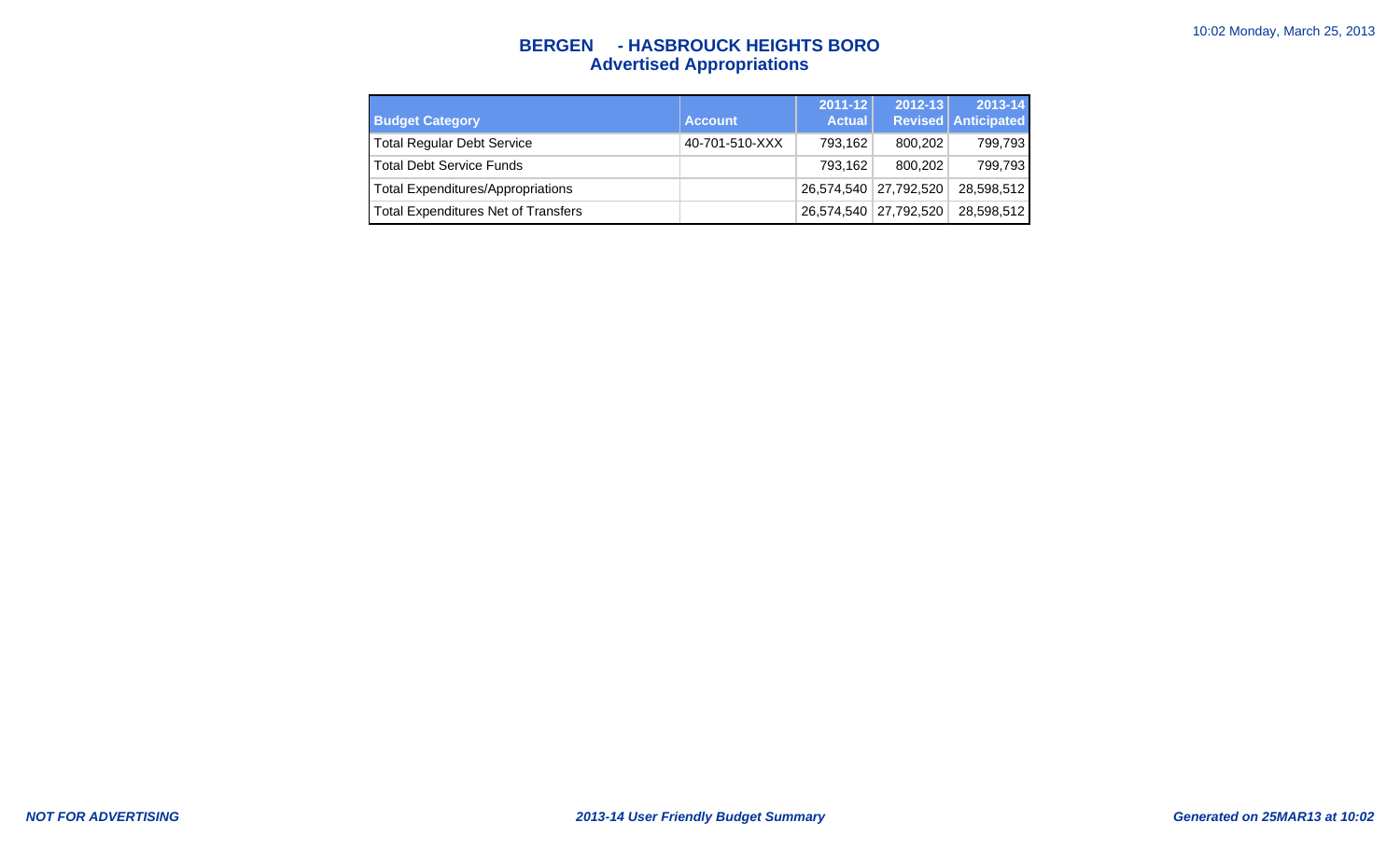# **BERGEN - HASBROUCK HEIGHTS BORO Advertised Recapitulation of Balances**

|                                                             | <b>Audited</b><br><b>Balance</b> | <b>Audited</b><br><b>Balance</b> | <b>Estimated</b><br><b>Balance</b> | <b>Estimated</b><br><b>Balance</b> |
|-------------------------------------------------------------|----------------------------------|----------------------------------|------------------------------------|------------------------------------|
| <b>Budget Category</b>                                      | 6-30-2011                        | 6-30-2012                        | 6-30-2013                          | 6-30-2014                          |
| Unrestricted:                                               |                                  |                                  |                                    |                                    |
| --General Operating Budget                                  | 474,083                          | 472,264                          | 363,944                            | 363,944                            |
| --Repayment of Debt                                         | 72,776                           | 7,040                            | 7,040                              | 0                                  |
| Restricted for Specific Purposes- General Operating Budget: |                                  |                                  |                                    |                                    |
| --Capital Reserve                                           | 62                               | 62                               | 62                                 | 62                                 |
| --Adult Education Programs                                  | $\Omega$                         | $\Omega$                         | 0                                  | 0                                  |
| --Maintenance Reserve                                       | $\Omega$                         | 126,287                          | 126,287                            | 126,287                            |
| --Legal Reserve                                             | 145,329                          | 108,320                          | 108,320                            | 0                                  |
| --Tuition Reserve                                           | 64,491                           | 0                                | 0                                  | 0                                  |
| --Current Expense Emergency Reserve                         | $\Omega$                         | $\Omega$                         | 0                                  | 0                                  |
| Repayment of Debt:                                          |                                  |                                  |                                    |                                    |
| --Restricted for Repayment of Debt                          | 0                                | $\Omega$                         | 0                                  | 0                                  |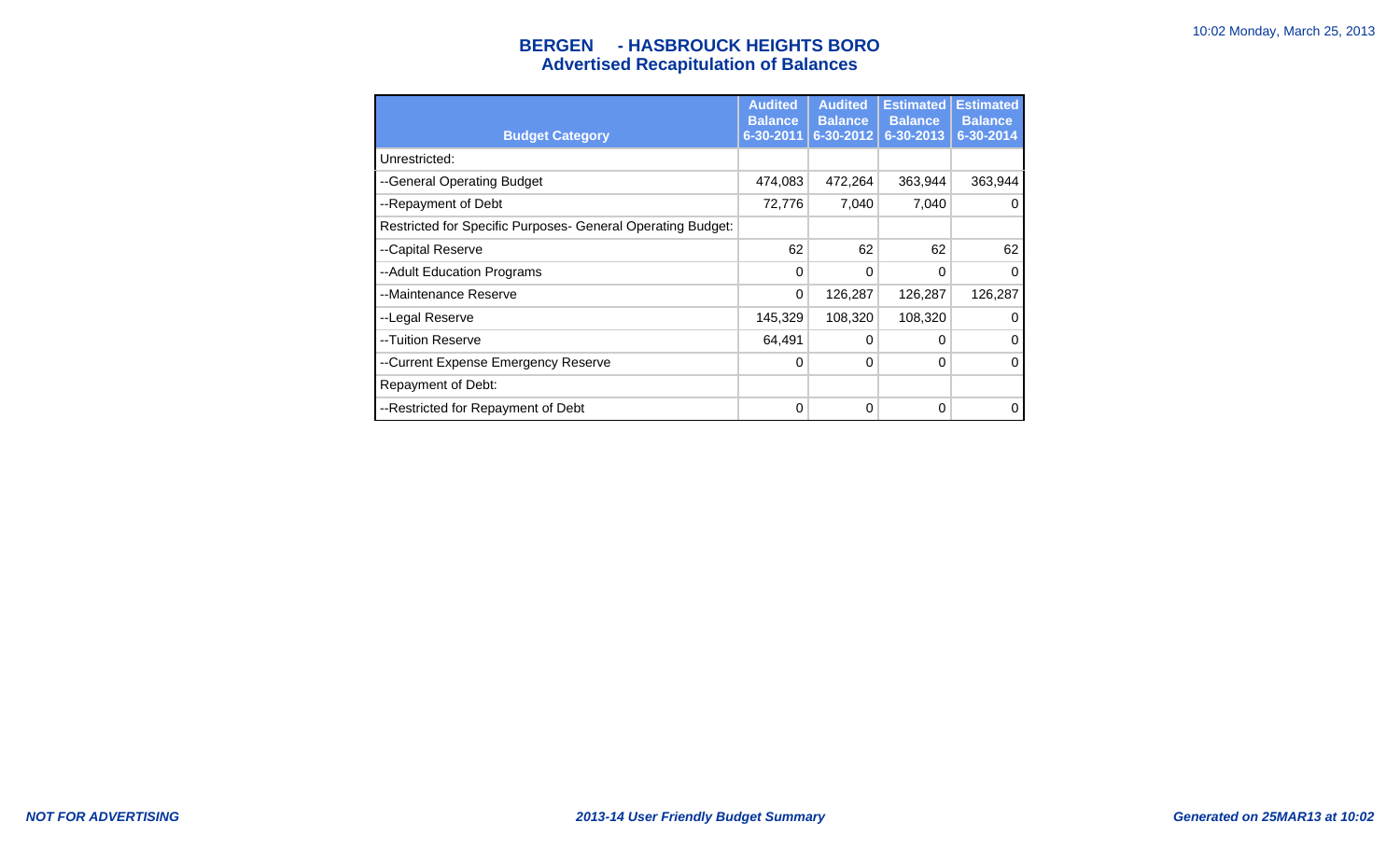### **BERGEN - HASBROUCK HEIGHTS BORO Advertised Per Pupil Cost Calculations**

| <b>Per Pupil Cost Calculations</b>                                                       | 2010-11<br><b>Actual</b><br><b>Costs</b> | 2011-12<br><b>Actual</b><br><b>Costs</b> | 2012-13<br><b>Original</b><br><b>Budget</b> | 2012-13<br><b>Revised</b><br><b>Budget</b> | 2013-14<br><b>Proposed</b><br><b>Budget</b> |
|------------------------------------------------------------------------------------------|------------------------------------------|------------------------------------------|---------------------------------------------|--------------------------------------------|---------------------------------------------|
| <b>Total Budgetary Comparative Per Pupil Cost</b>                                        | \$11,885                                 | \$11,692                                 | \$12,337                                    | \$11,714                                   | \$12,134                                    |
| <b>Total Classroom Instruction</b>                                                       | \$7,356                                  | \$6,981                                  | \$7,370                                     | \$6,921                                    | \$7,328                                     |
| <b>Classroom-Salaries and Benefits</b>                                                   | \$6,986                                  | \$6,742                                  | \$7,147                                     | \$6,686                                    | \$7,124                                     |
| <b>Classroom-General Supplies and Textbooks</b>                                          | \$279                                    | \$190                                    | \$170                                       | \$186                                      | \$157                                       |
| <b>Classroom-Purchased Services</b>                                                      | \$91                                     | \$49                                     | \$53                                        | \$48                                       | \$48                                        |
| <b>Total Support Services</b>                                                            | \$1,862                                  | \$2,060                                  | \$1,980                                     | \$1,978                                    | \$1,930                                     |
| Support Services-Salaries and Benefits                                                   | \$1,502                                  | \$1,612                                  | \$1,666                                     | \$1,558                                    | \$1,635                                     |
| <b>Total Administrative Costs</b>                                                        | \$1,222                                  | \$1,233                                  | \$1,326                                     | \$1,253                                    | \$1,253                                     |
| <b>Administration Salaries and Benefits</b>                                              | \$962                                    | \$979                                    | \$1,056                                     | \$987                                      | \$984                                       |
| Legal Costs                                                                              | \$29                                     | \$40                                     | \$20                                        | \$21                                       | \$26                                        |
| Total Operations and Maintenance of Plant                                                | \$1,111                                  | \$1,051                                  | \$1,281                                     | \$1,205                                    | \$1,219                                     |
| Operations and Maintenance-Salaries and Benefits                                         | \$592                                    | \$542                                    | \$666                                       | \$623                                      | \$637                                       |
| <b>Board Contribution to Food Services</b>                                               | \$0                                      | \$0                                      | \$0                                         | \$0                                        | \$0                                         |
| <b>Total Extracurricular Costs</b>                                                       | \$317                                    | \$350                                    | \$372                                       | \$349                                      | \$396                                       |
| <b>Total Equipment Costs</b>                                                             | \$2                                      | \$18                                     | \$0                                         | \$24                                       | \$0                                         |
| Employee Benefits as a percentage of salaries*                                           | 25.00%                                   | 25.34%                                   | 26.76%                                      | 26.75%                                     | 28.26%                                      |
| Restricted Federal and State Revenue other than Preschool Education Aid Included Above** | \$0                                      | \$0                                      | \$0                                         | \$0                                        | \$0                                         |

**\*Does not include pension and social security paid by the State on-behalf of the district.**

The information presented in columns 1 through 3 as well as the related descriptions of the per pupil cost calculations are contained in the Taxpayers Guide to Education Spending (formerly Comparative Spending Guide) and c website: http://www.state.nj.us/education (under Finance), when available. This publication is available in the board office and public libraries. The same calculations were performed using the 2012-13 revised appropriatio

**\*\* Federal and State funds in the blended resource school-based budgets.**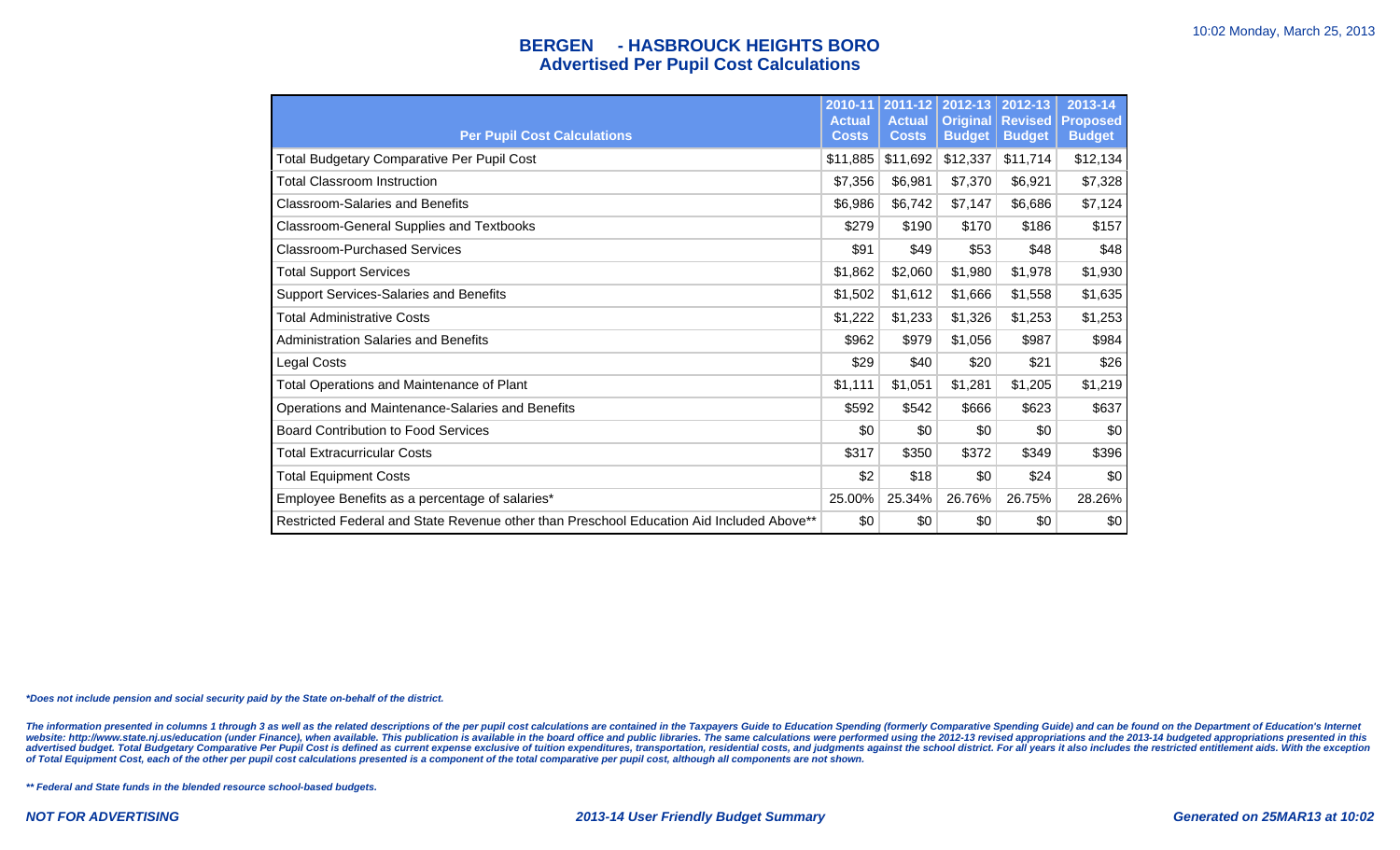# **BERGEN - HASBROUCK HEIGHTS BORO Unusual Revenues and Appropriations**

|      | <b>Line</b><br><b>Item   Number  </b> | <b>Source</b>                       |           | <b>Amount Explanation</b>                                     |
|------|---------------------------------------|-------------------------------------|-----------|---------------------------------------------------------------|
| 1    | 300                                   | <b>Valley National Bank</b>         | 10000.00  | Interest income                                               |
| 1.   | 740                                   | <b>Bergen Community</b>             | 1000.00   | Greenhouse grant                                              |
|      | 765                                   | State of New Jersey                 | 24700.00  | Nonpublic Textbook                                            |
| 2    | 300                                   | Miscellaneous                       | 13151.00  | Rental of facilities                                          |
| 2    | 765                                   | State of New Jersey                 | 246400.00 | Nonpublic Chapters 192/193                                    |
| 3    | 300                                   | WoodRidge Board of Educaiton        | 20000.00  | Sports coop with WoodRidge                                    |
| 3    | 765                                   | State of New Jersey                 | 34000.00  | <b>Nonpublic Nursing</b>                                      |
| 4    | 300                                   | South Hackensack Board of Education | 65000.00  | Shared services agreement with South Hackensack               |
| $-4$ | 765                                   | State of New Jersey                 | 9000.00   | Nonpublic Technology                                          |
| 5    | 300                                   | Hasbrouck Heights Keys Program      |           | 48000.00 Rental income for use of facilities for KEYS program |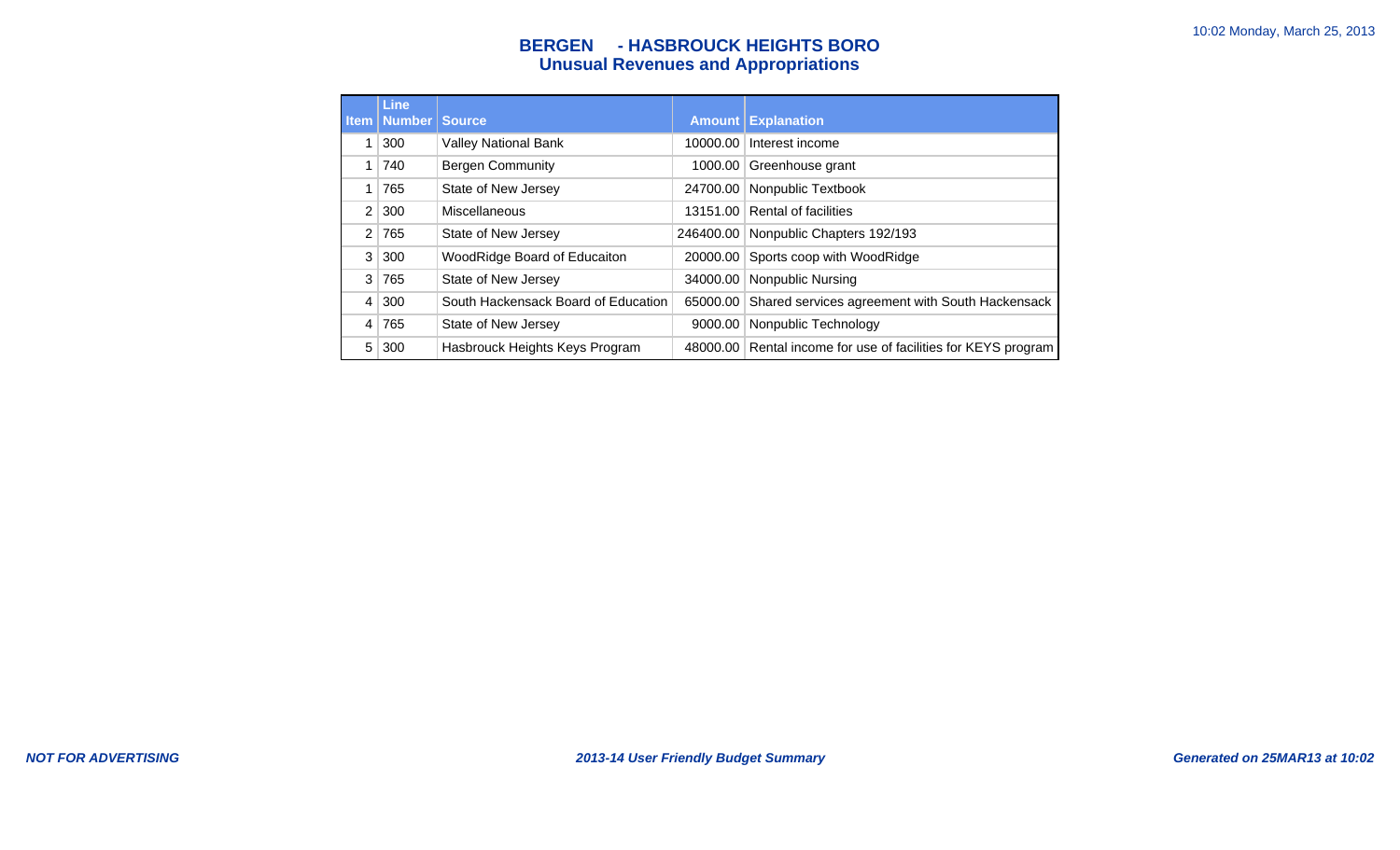## **BERGEN - HASBROUCK HEIGHTS BORO Shared Services**

| <b>Shared Service Category Type</b> | <b>Shared Service Category Description</b>                                               | <b>Amount Spent</b><br>(Optional) |
|-------------------------------------|------------------------------------------------------------------------------------------|-----------------------------------|
|                                     | Business Administrator and Assistant BA   Business office services with South Hackensack | 0.00                              |
| <b>Others</b>                       | Sports Coop with Wood-Ridge for Girls Tennis and Wrestling                               | 0.00                              |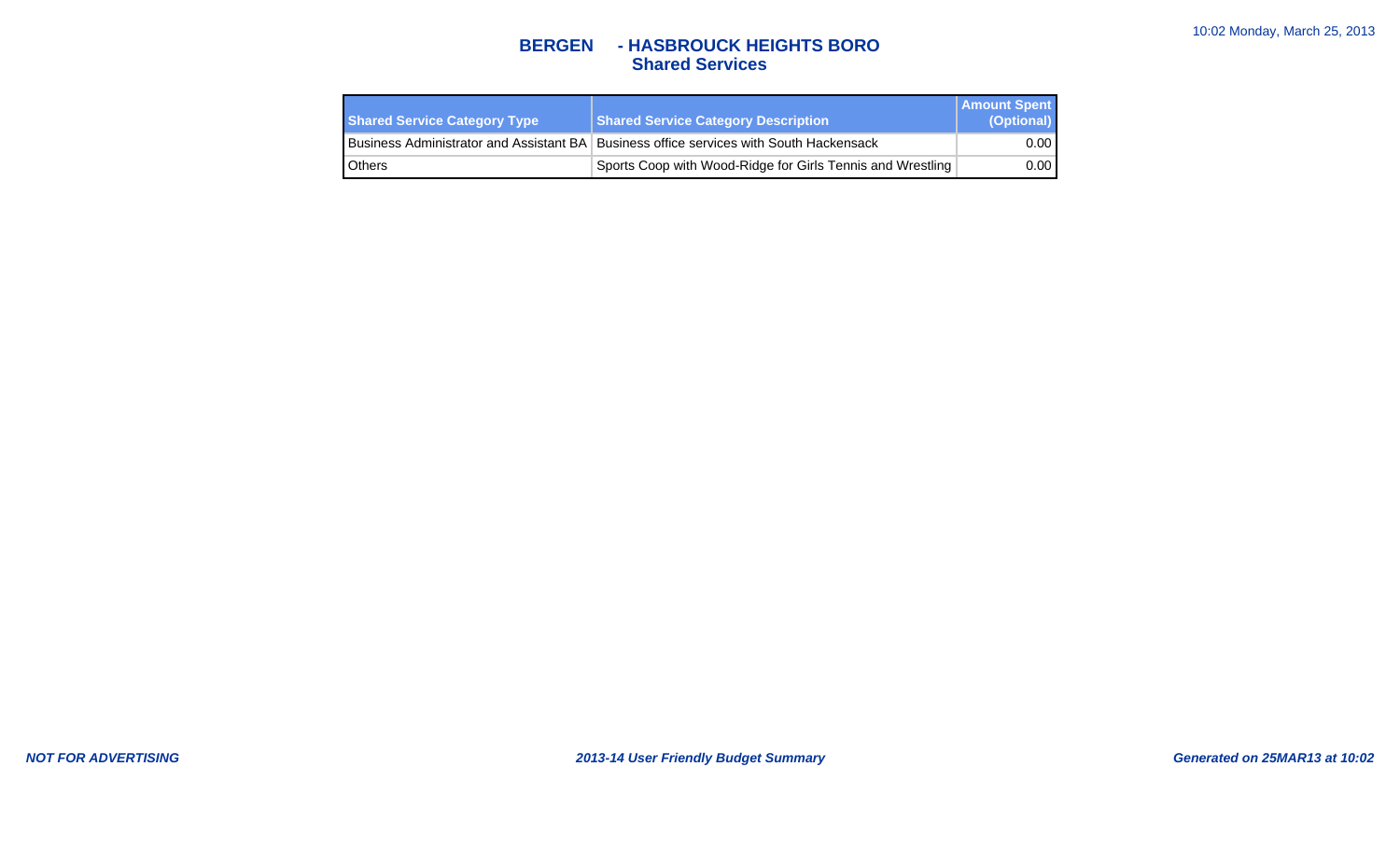## **BERGEN - HASBROUCK HEIGHTS BORO Estimated Tax Rates**

| <b>HASBROUCK HEIGHTS BOR</b>                                           |               |
|------------------------------------------------------------------------|---------------|
|                                                                        |               |
| A. Estimated 13-14 School Tax Rate                                     |               |
| WITHOUT REPAYMENT OF DEBT OR ADJUSTMENTS                               |               |
| (A) General Fund School Levy                                           | 24,764,419    |
| (B) Estimated Net Taxable Valuation (as of 10/01/12)                   | 1,545,907,308 |
| (C) Estimated 13-14 General Fund School Tax Rate=(A)/(B)x100           | 1.6019        |
| WITH REPAYMENT OF DEBT AND ADJUSTMENTS                                 |               |
| (D) Total School Levy                                                  | 25,375,764    |
| (E) Estimated Net Taxable Valuation (as of 10/01/12)                   | 1,545,907,308 |
| (F) Estimated 13-14 Total School Tax Rate=(D)/(E)x100                  | 1.6415        |
|                                                                        |               |
| B. Estimated 13-14 Equalized School Tax Rate                           |               |
| WITHOUT REPAYMENT OF DEBT OR ADJUSTMENTS                               |               |
| (G) General Fund School Levy                                           | 24,764,419    |
| (H) Estimated Equalized Valuation (as of 10/01/12)                     | 1,706,745,594 |
| (I) Estimated 13-14 Equalized General Fund School Tax Rate=(G)/(H)x100 | 1.4510        |
| WITH REPAYMENT OF DEBT AND ADJUSTMENTS                                 |               |
| (J) Total School Levy                                                  | 25,375,764    |
| (K) Estimated Equalized Valuation (as of 10/01/12)                     | 1,706,745,594 |
| (L) Estimated 13-14 Equalized Total School Tax Rate=(J)/(K)x100        | 1.4868        |
|                                                                        |               |
| <b>TETERBORO BORO</b>                                                  |               |
|                                                                        |               |
| A. Estimated 13-14 School Tax Rate                                     |               |
| WITHOUT REPAYMENT OF DEBT OR ADJUSTMENTS                               |               |
| (A) General Fund School Levy                                           | 66,282        |
| (B) Estimated Net Taxable Valuation (as of 10/01/12)                   | 378,910,724   |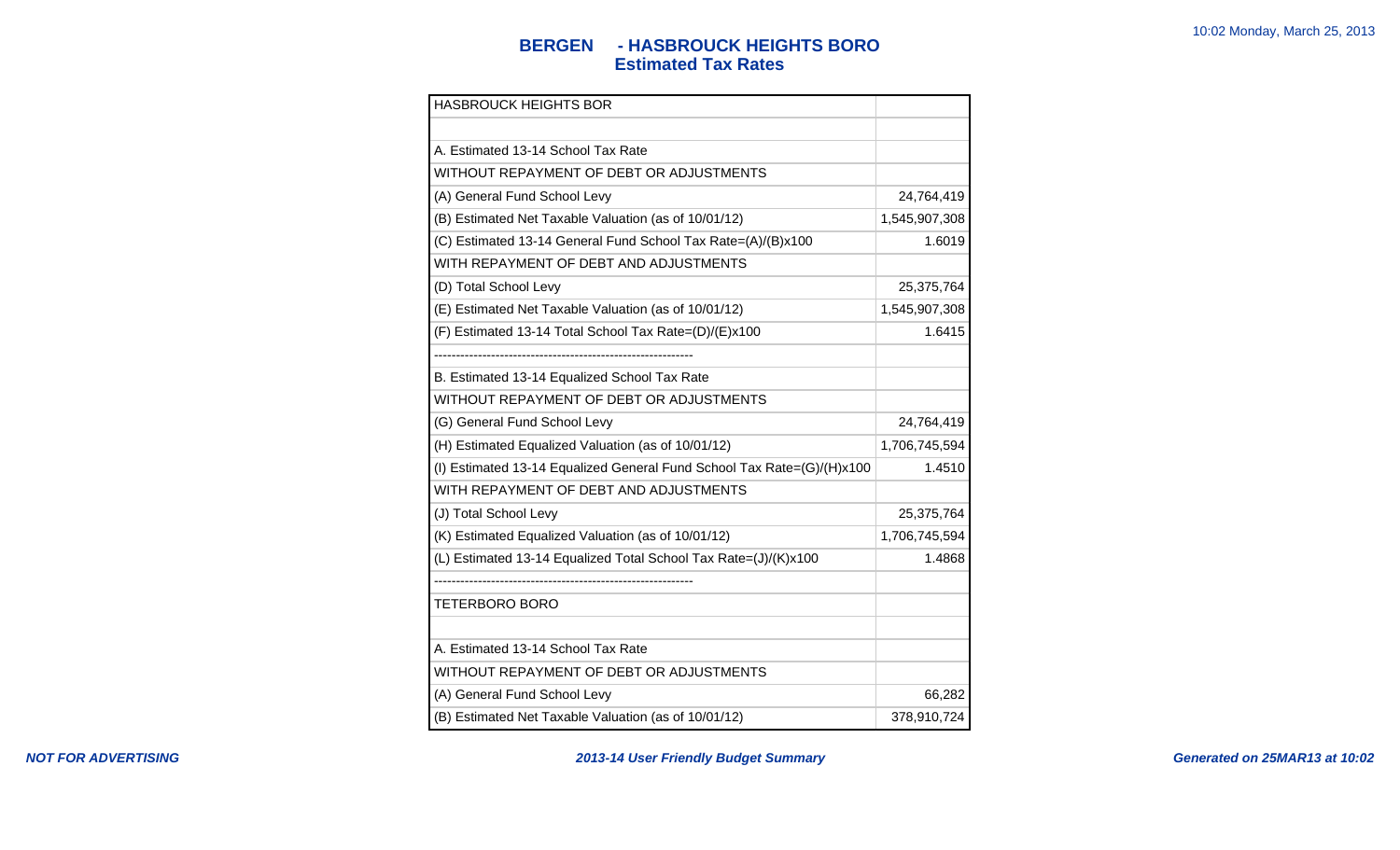## **BERGEN - HASBROUCK HEIGHTS BORO Estimated Tax Rates**

| (C) Estimated 13-14 General Fund School Tax Rate=(A)/(B)x100           | 0.0175      |
|------------------------------------------------------------------------|-------------|
| WITH REPAYMENT OF DEBT AND ADJUSTMENTS                                 |             |
| (D) Total School Levy                                                  | 67,866      |
| (E) Estimated Net Taxable Valuation (as of 10/01/12)                   | 378,910,724 |
| $(F)$ Estimated 13-14 Total School Tax Rate= $(D)/(E) \times 100$      | 0.0179      |
|                                                                        |             |
| B. Estimated 13-14 Equalized School Tax Rate                           |             |
| WITHOUT REPAYMENT OF DEBT OR ADJUSTMENTS                               |             |
| (G) General Fund School Levy                                           | 66,282      |
| (H) Estimated Equalized Valuation (as of 10/01/12)                     | 389,921,686 |
| (I) Estimated 13-14 Equalized General Fund School Tax Rate=(G)/(H)x100 | 0.0170      |
| WITH REPAYMENT OF DEBT AND ADJUSTMENTS                                 |             |
| (J) Total School Levy                                                  | 67,866      |
| (K) Estimated Equalized Valuation (as of 10/01/12)                     | 389,921,686 |
| (L) Estimated 13-14 Equalized Total School Tax Rate=(J)/(K)x100        | 0.0174      |
|                                                                        |             |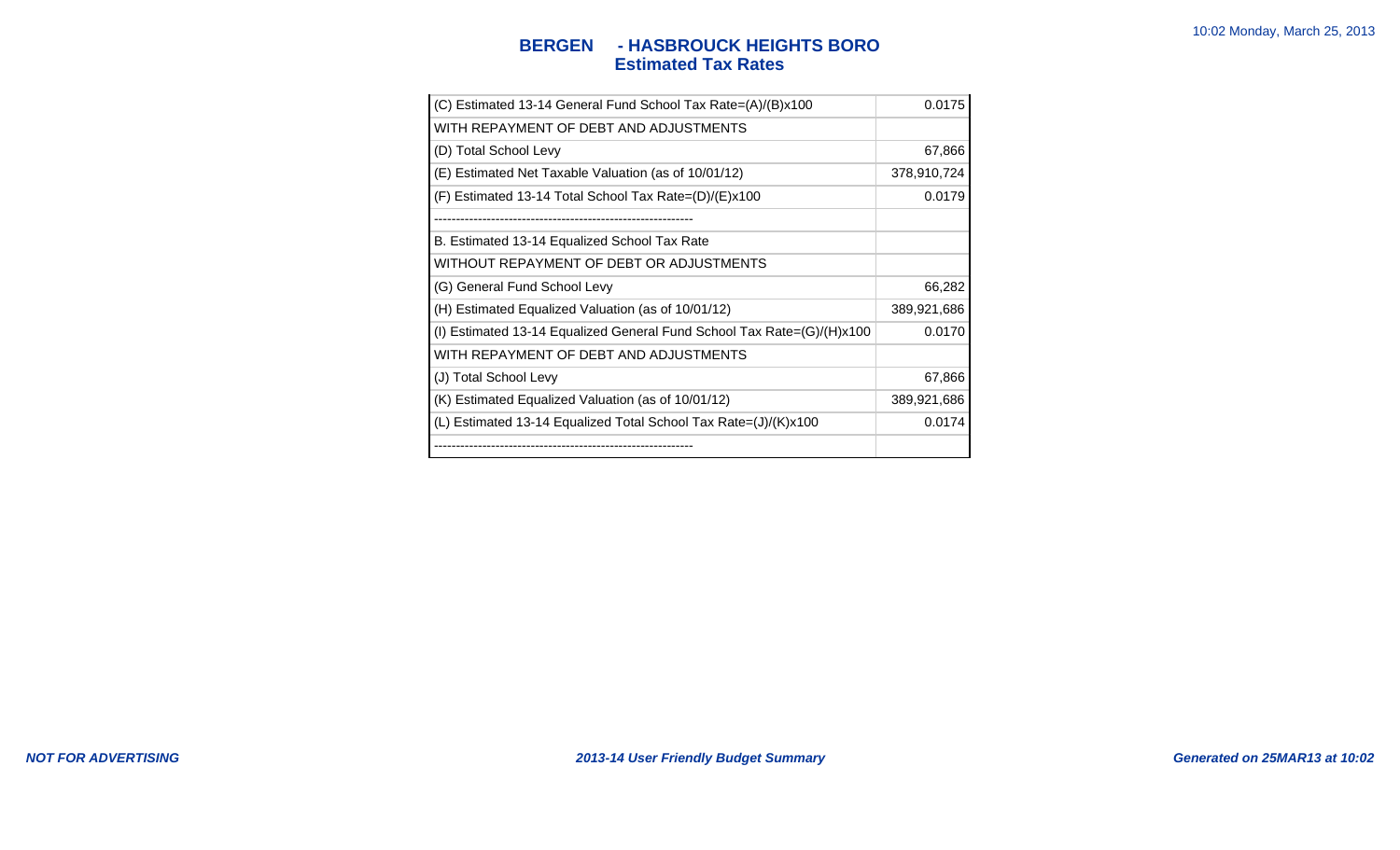### **NAME=Charles McCarthy**

| <b>CATEGORY</b>                                                                           | <b>MEASURE</b>                                     |
|-------------------------------------------------------------------------------------------|----------------------------------------------------|
| Job Title                                                                                 | Coordinator/Director/Manager/Supervisor            |
| Job Title II $\vert 0 \vert$                                                              |                                                    |
| Base Annual Salary Amount \$80,726                                                        |                                                    |
| Full-Time Equivalents (FTE)                                                               | 1.0                                                |
| Shared with Another District?                                                             | <sub>N</sub>                                       |
| <b>Shared County</b>                                                                      |                                                    |
| <b>Shared District</b>                                                                    |                                                    |
| <b>Job Title Other District</b>                                                           |                                                    |
| Member of Collective Bargaining Unit (CBU)? N                                             |                                                    |
| Beginning Date of Contract   07/01/12                                                     |                                                    |
| End Date of Contract 06/30/13                                                             |                                                    |
| Contracted Number of Annual Work Days   260                                               |                                                    |
| Contracted Number of Annual Vacation Days 20                                              |                                                    |
| Contracted Number of Annual Sick Days   12                                                |                                                    |
| Contracted Number of Annual Personal Days 3                                               |                                                    |
| Contracted Number of Annual Consulting Days 0                                             |                                                    |
| Number of Other Contracted Non-Working Days 0                                             |                                                    |
| Description of Other Contracted Non-Working Days 0                                        |                                                    |
| <b>Total Allowances Amount</b>                                                            |                                                    |
| <b>Total Bonuses Amount</b>                                                               |                                                    |
| <b>Total Stipends Amount</b>                                                              |                                                    |
| District Contributions Above Teacher Contract for Insurance (Health, Dental, Life, Other) |                                                    |
| District Contributions Above Teacher Contract for Retirement Plans                        |                                                    |
| Total Contractual Post-Employment Benefit Amount                                          |                                                    |
| Contractual Post-Employment Benefit Description of Payout of Sick days                    | Payout upon retirement only                        |
| Contractual Post-Employment Benefit Description of Payout of Vacation days                | Payout for days earned and not used upon separatio |

**NOT FOR ADVERTISING 2013-14 User Friendly Budget Summary Generated on 25MAR13 at 10:02**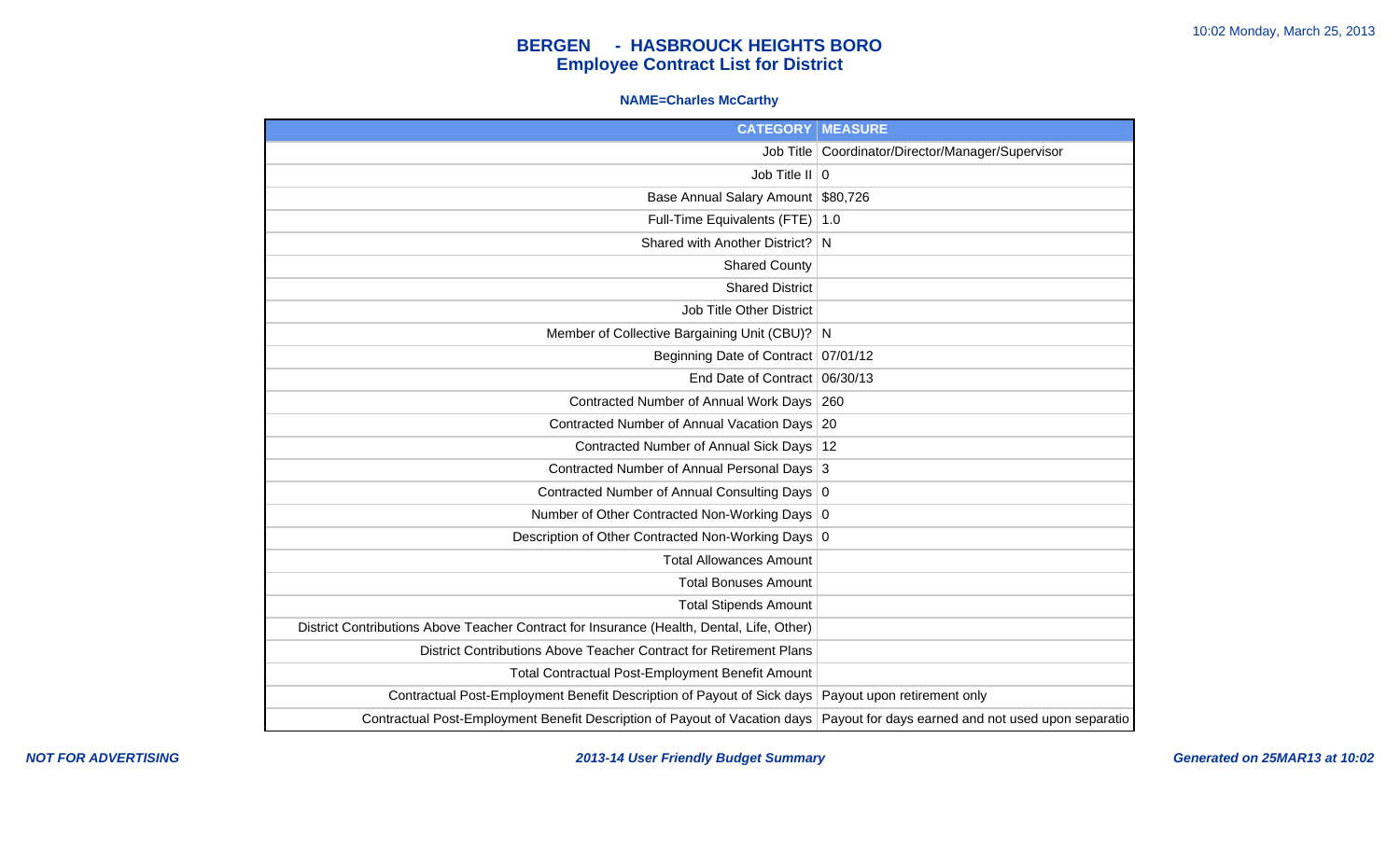#### **NAME=Charles McCarthy**

| <b>CATEGORY</b>                                                                          | <b>MEASURE</b>                                      |
|------------------------------------------------------------------------------------------|-----------------------------------------------------|
| Contractual Post-Employment Benefit Description of Payout of Personal days               | Payout part of the \$15,000 max for sick and person |
| Contractual Post-Employment Benefit Description of Other Benefits 1                      |                                                     |
| Contractual Post-Employment Benefit Description of Other Benefits 2                      |                                                     |
| Contractual Post-Employment Benefit Description of Other Benefits 3                      |                                                     |
| Total Other/In-Kind Remuneration Amount                                                  |                                                     |
| Description of Other/In-Kind Remuneration Annual Option to Buyback Sick Time in Cash     |                                                     |
| Description of Other/In-Kind Remuneration Annual Option to Buyback Vacation Time in Cash |                                                     |
| Description of Other/In-Kind Remuneration Annual Option to Buyback Personal Time in Cash |                                                     |
| Description of Other/In-Kind Remuneration Annual Option to Other Remuneration 1          |                                                     |
| Description of Other/In-Kind Remuneration Annual Option to Other Remuneration 2          |                                                     |
| Description of Other/In-Kind Remuneration Annual Option to Other Remuneration 3          |                                                     |
| <b>Additional Comment 1</b>                                                              |                                                     |
| <b>Additional Comment 2</b>                                                              |                                                     |
| <b>Additional Comment 3</b>                                                              |                                                     |

#### **NAME=Dina Messery**

| <b>CATEGORY   MEASURE</b>           |                                  |
|-------------------------------------|----------------------------------|
|                                     | Job Title Business Administrator |
| Job Title II                        |                                  |
| Base Annual Salary Amount \$111,900 |                                  |
| Full-Time Equivalents (FTE)   1.0   |                                  |
| Shared with Another District?   N   |                                  |
| <b>Shared County</b>                |                                  |
| Shared District                     |                                  |
| Job Title Other District            |                                  |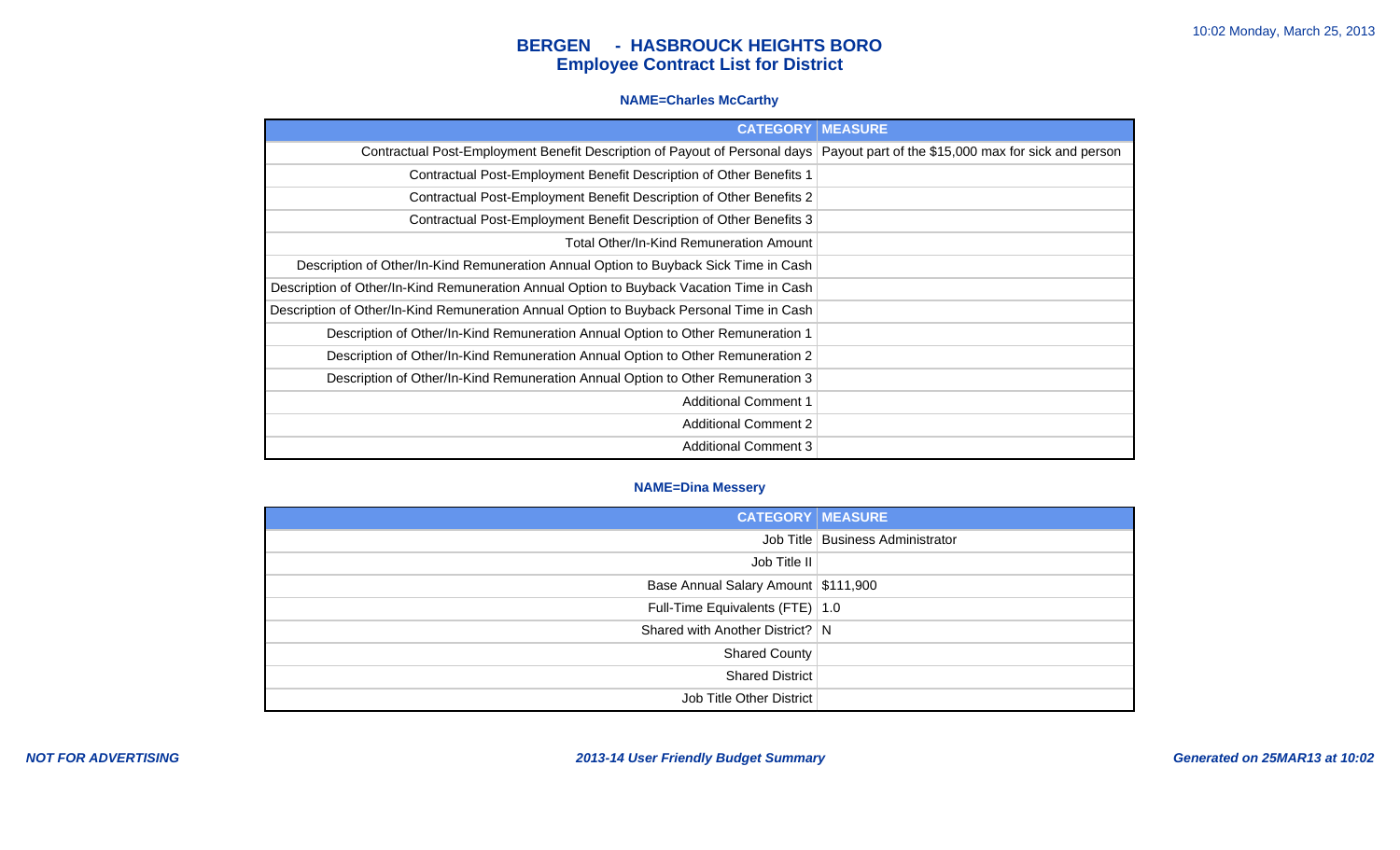### **NAME=Dina Messery**

| <b>CATEGORY   MEASURE</b>                                                                 |                                                     |
|-------------------------------------------------------------------------------------------|-----------------------------------------------------|
| Member of Collective Bargaining Unit (CBU)? N                                             |                                                     |
| Beginning Date of Contract 07/01/12                                                       |                                                     |
| End Date of Contract 06/30/13                                                             |                                                     |
| Contracted Number of Annual Work Days                                                     | 260                                                 |
| Contracted Number of Annual Vacation Days 23                                              |                                                     |
| Contracted Number of Annual Sick Days   15                                                |                                                     |
| Contracted Number of Annual Personal Days 3                                               |                                                     |
| Contracted Number of Annual Consulting Days 0                                             |                                                     |
| Number of Other Contracted Non-Working Days 0                                             |                                                     |
| Description of Other Contracted Non-Working Days 0                                        |                                                     |
| <b>Total Allowances Amount</b>                                                            |                                                     |
| <b>Total Bonuses Amount</b>                                                               |                                                     |
| <b>Total Stipends Amount</b>                                                              |                                                     |
| District Contributions Above Teacher Contract for Insurance (Health, Dental, Life, Other) |                                                     |
| District Contributions Above Teacher Contract for Retirement Plans                        |                                                     |
| Total Contractual Post-Employment Benefit Amount                                          |                                                     |
| Contractual Post-Employment Benefit Description of Payout of Sick days                    | Payout upon reitrement from the district only       |
| Contractual Post-Employment Benefit Description of Payout of Vacation days                | Payout for days earned and not used upon separatio  |
| Contractual Post-Employment Benefit Description of Payout of Personal days                | Part of the maximum payout of \$15000 for unused si |
| Contractual Post-Employment Benefit Description of Other Benefits 1                       |                                                     |
| Contractual Post-Employment Benefit Description of Other Benefits 2                       |                                                     |
| Contractual Post-Employment Benefit Description of Other Benefits 3                       |                                                     |
| Total Other/In-Kind Remuneration Amount                                                   |                                                     |
| Description of Other/In-Kind Remuneration Annual Option to Buyback Sick Time in Cash      |                                                     |
| Description of Other/In-Kind Remuneration Annual Option to Buyback Vacation Time in Cash  |                                                     |
| Description of Other/In-Kind Remuneration Annual Option to Buyback Personal Time in Cash  |                                                     |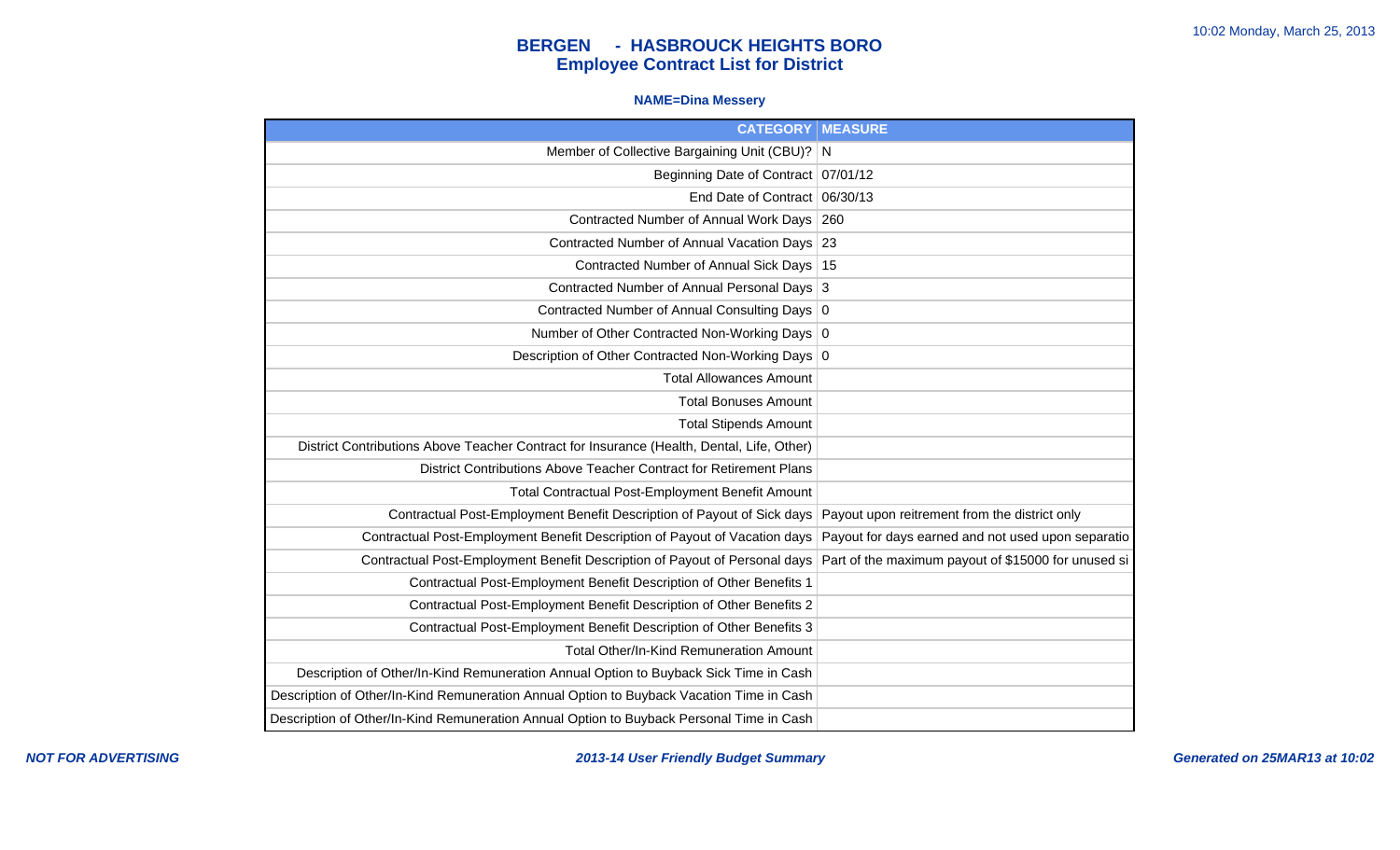#### **NAME=Dina Messery**

| <b>CATEGORY   MEASURE</b>                                                       |
|---------------------------------------------------------------------------------|
| Description of Other/In-Kind Remuneration Annual Option to Other Remuneration 1 |
| Description of Other/In-Kind Remuneration Annual Option to Other Remuneration 2 |
| Description of Other/In-Kind Remuneration Annual Option to Other Remuneration 3 |
| <b>Additional Comment 1</b>                                                     |
| <b>Additional Comment 2</b>                                                     |
| <b>Additional Comment 3</b>                                                     |

#### **NAME=Mark Porto**

| <b>CATEGORY</b>                                | <b>MEASURE</b>             |
|------------------------------------------------|----------------------------|
|                                                | Job Title   Superintendent |
| Job Title II                                   |                            |
| Base Annual Salary Amount \$174,404            |                            |
| Full-Time Equivalents (FTE)   1.0              |                            |
| Shared with Another District? N                |                            |
| <b>Shared County</b>                           |                            |
| <b>Shared District</b>                         |                            |
| Job Title Other District                       |                            |
| Member of Collective Bargaining Unit (CBU)? N  |                            |
| Beginning Date of Contract 07/01/11            |                            |
| End Date of Contract   06/30/13                |                            |
| Contracted Number of Annual Work Days   260    |                            |
| Contracted Number of Annual Vacation Days   15 |                            |
| Contracted Number of Annual Sick Days   15     |                            |
| Contracted Number of Annual Personal Days 3    |                            |
| Contracted Number of Annual Consulting Days 0  |                            |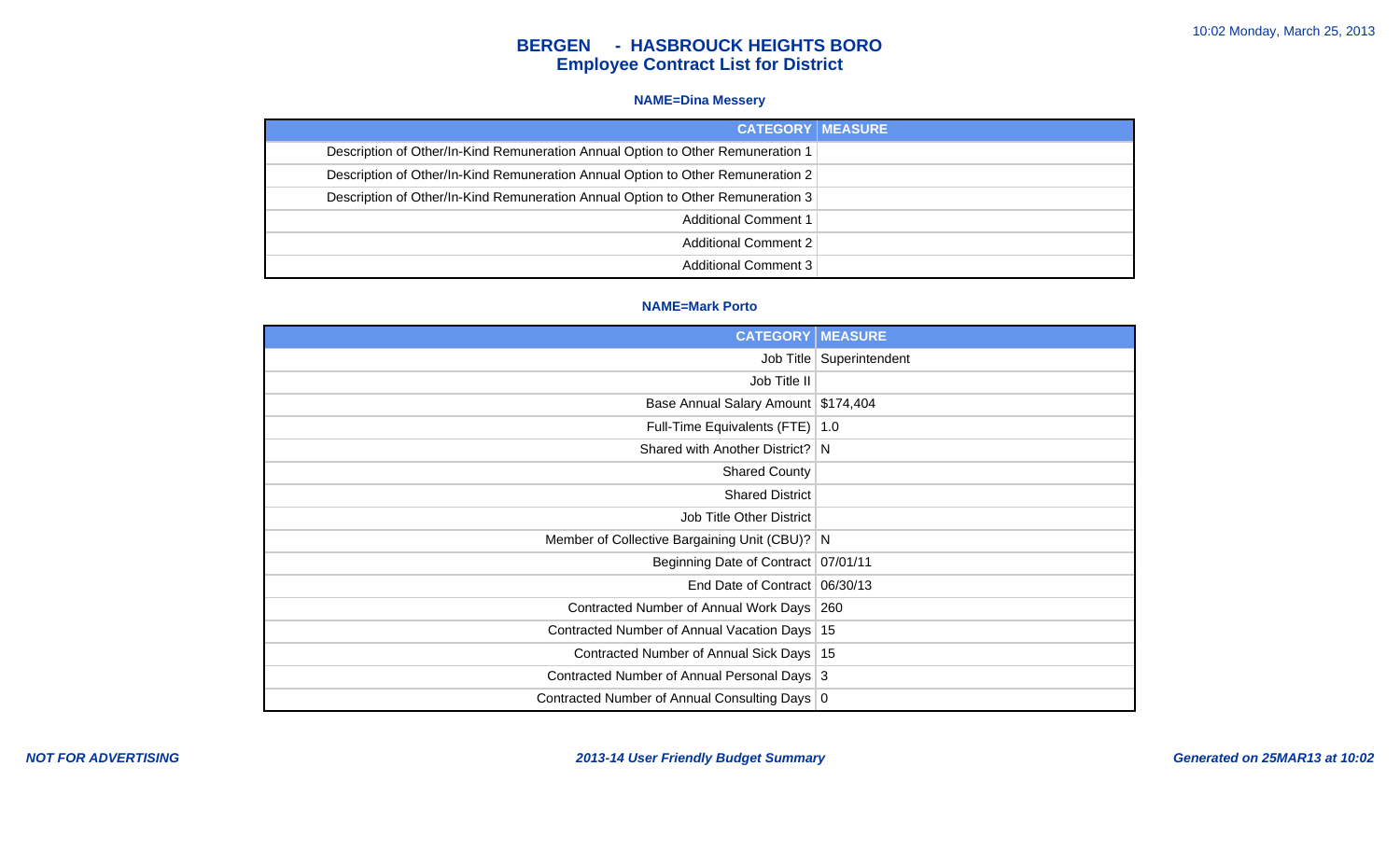#### **NAME=Mark Porto**

| <b>CATEGORY   MEASURE</b>                                                                 |                                                     |
|-------------------------------------------------------------------------------------------|-----------------------------------------------------|
| Number of Other Contracted Non-Working Days 0                                             |                                                     |
| Description of Other Contracted Non-Working Days 0                                        |                                                     |
| <b>Total Allowances Amount</b>                                                            |                                                     |
| <b>Total Bonuses Amount</b>                                                               |                                                     |
| <b>Total Stipends Amount</b>                                                              |                                                     |
| District Contributions Above Teacher Contract for Insurance (Health, Dental, Life, Other) |                                                     |
| District Contributions Above Teacher Contract for Retirement Plans                        |                                                     |
| Total Contractual Post-Employment Benefit Amount                                          |                                                     |
| Contractual Post-Employment Benefit Description of Payout of Sick days                    | Payout only upon retirement from the district       |
| Contractual Post-Employment Benefit Description of Payout of Vacation days                | Payout only for days earned and not used upon sepa  |
| Contractual Post-Employment Benefit Description of Payout of Personal days                | Part of the maximum \$15000 payout for sick and per |
| Contractual Post-Employment Benefit Description of Other Benefits 1                       |                                                     |
| Contractual Post-Employment Benefit Description of Other Benefits 2                       |                                                     |
| Contractual Post-Employment Benefit Description of Other Benefits 3                       |                                                     |
| Total Other/In-Kind Remuneration Amount                                                   |                                                     |
| Description of Other/In-Kind Remuneration Annual Option to Buyback Sick Time in Cash      |                                                     |
| Description of Other/In-Kind Remuneration Annual Option to Buyback Vacation Time in Cash  |                                                     |
| Description of Other/In-Kind Remuneration Annual Option to Buyback Personal Time in Cash  |                                                     |
| Description of Other/In-Kind Remuneration Annual Option to Other Remuneration 1           |                                                     |
| Description of Other/In-Kind Remuneration Annual Option to Other Remuneration 2           |                                                     |
| Description of Other/In-Kind Remuneration Annual Option to Other Remuneration 3           |                                                     |
| <b>Additional Comment 1</b>                                                               |                                                     |
| <b>Additional Comment 2</b>                                                               |                                                     |
| <b>Additional Comment 3</b>                                                               |                                                     |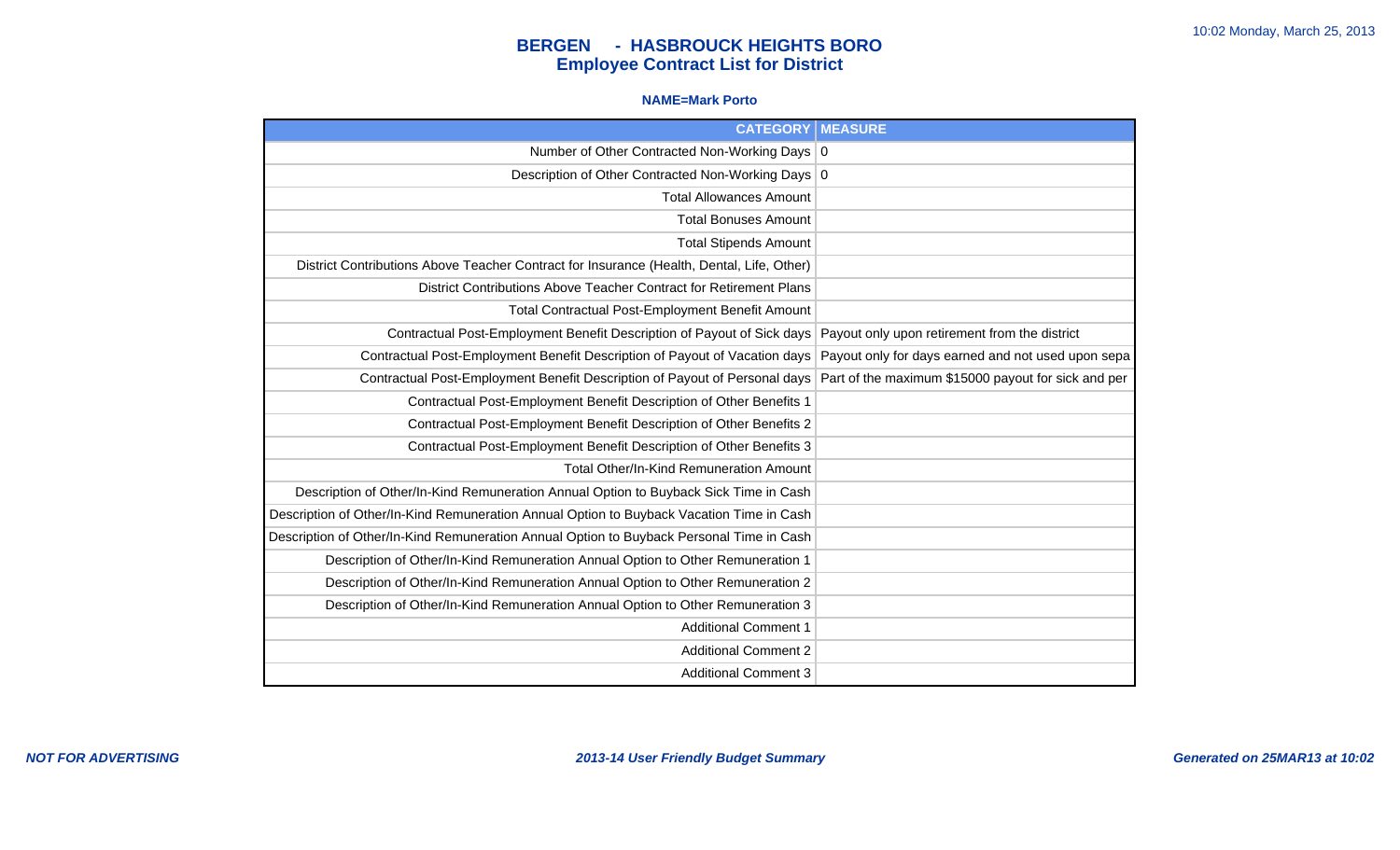#### **NAME=Tamas Mattyasovszky**

# **BERGEN - HASBROUCK HEIGHTS BORO Employee Contract List for District**

#### **NAME=Tamas Mattyasovszky**

| <b>CATEGORY</b>                                                                           | <b>MEASURE</b>                |
|-------------------------------------------------------------------------------------------|-------------------------------|
| Job Title                                                                                 | <b>Information Technology</b> |
| Job Title II                                                                              |                               |
| Base Annual Salary Amount \$86,672                                                        |                               |
| Full-Time Equivalents (FTE)                                                               | $\vert 1.0$                   |
| Shared with Another District? N                                                           |                               |
| <b>Shared County</b>                                                                      |                               |
| <b>Shared District</b>                                                                    |                               |
| <b>Job Title Other District</b>                                                           |                               |
| Member of Collective Bargaining Unit (CBU)? N                                             |                               |
| Beginning Date of Contract   07/01/12                                                     |                               |
| End Date of Contract 06/30/13                                                             |                               |
| Contracted Number of Annual Work Days 260                                                 |                               |
| Contracted Number of Annual Vacation Days 15                                              |                               |
| Contracted Number of Annual Sick Days   12                                                |                               |
| Contracted Number of Annual Personal Days 3                                               |                               |
| Contracted Number of Annual Consulting Days 0                                             |                               |
| Number of Other Contracted Non-Working Days 0                                             |                               |
| Description of Other Contracted Non-Working Days 0                                        |                               |
| <b>Total Allowances Amount</b>                                                            |                               |
| <b>Total Bonuses Amount</b>                                                               |                               |
| <b>Total Stipends Amount</b>                                                              |                               |
| District Contributions Above Teacher Contract for Insurance (Health, Dental, Life, Other) |                               |
| District Contributions Above Teacher Contract for Retirement Plans                        |                               |